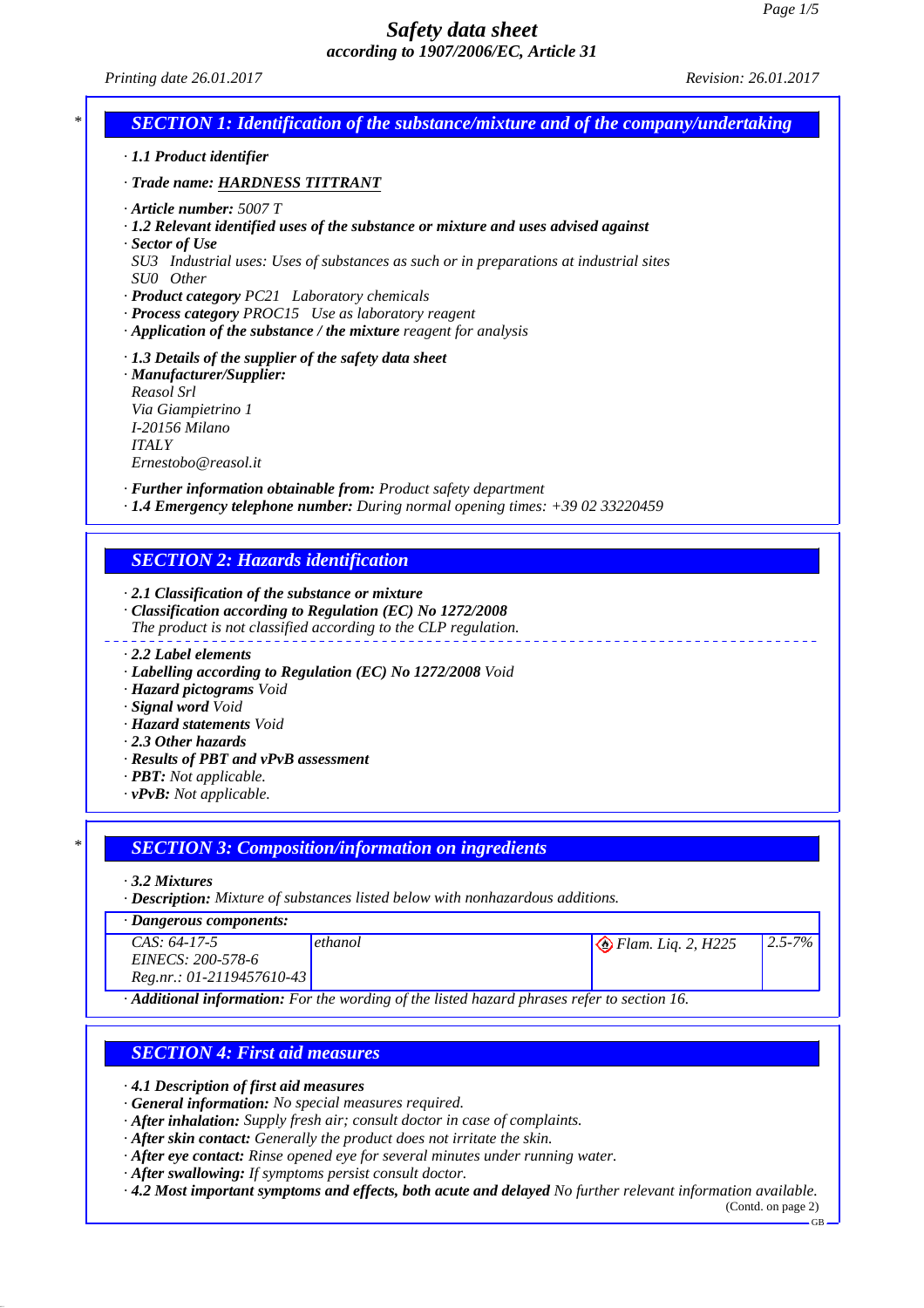*Printing date 26.01.2017 Revision: 26.01.2017*

(Contd. of page 1)

*Trade name: HARDNESS TITTRANT*

*· 4.3 Indication of any immediate medical attention and special treatment needed No further relevant information available.*

# *SECTION 5: Firefighting measures*

- *· 5.1 Extinguishing media*
- *· Suitable extinguishing agents: Use fire extinguishing methods suitable to surrounding conditions.*
- *· 5.2 Special hazards arising from the substance or mixture No dangerous decomposition products known.*
- *· 5.3 Advice for firefighters*
- *· Protective equipment: No special measures required.*

### *SECTION 6: Accidental release measures*

- *· 6.1 Personal precautions, protective equipment and emergency procedures Not required.*
- *· 6.2 Environmental precautions: Dilute with plenty of water.*

*Do not allow to enter sewers/ surface or ground water.*

- *· 6.3 Methods and material for containment and cleaning up: Absorb with liquid-binding material (sand, diatomite, acid binders, universal binders, sawdust).*
- *· 6.4 Reference to other sections See Section 7 for information on safe handling. See Section 8 for information on personal protection equipment. See Section 13 for disposal information.*

### *SECTION 7: Handling and storage*

*· 7.1 Precautions for safe handling No special measures required.*

- *· Information about fire and explosion protection: No special measures required.*
- *· 7.2 Conditions for safe storage, including any incompatibilities*
- *· Storage:*
- *· Requirements to be met by storerooms and receptacles: No special requirements.*
- *· Information about storage in one common storage facility: Not required.*
- *· Further information about storage conditions: None.*
- *· 7.3 Specific end use(s) No further relevant information available.*

#### *\* SECTION 8: Exposure controls/personal protection*

- *· Additional information about design of technical facilities: No further data; see item 7.*
- *· 8.1 Control parameters*

*· Ingredients with limit values that require monitoring at the workplace:*

*64-17-5 ethanol*

*WEL Long-term value: 1920 mg/m³, 1000 ppm*

- *· Additional information: The lists valid during the making were used as basis.*
- *· 8.2 Exposure controls*
- *· Personal protective equipment:*
- *· General protective and hygienic measures:*
- *The usual precautionary measures are to be adhered to when handling chemicals.*
- *· Respiratory protection: Not required.*
- *· Protection of hands:*

*The glove material has to be impermeable and resistant to the product/ the substance/ the preparation.*

(Contd. on page 3)

GB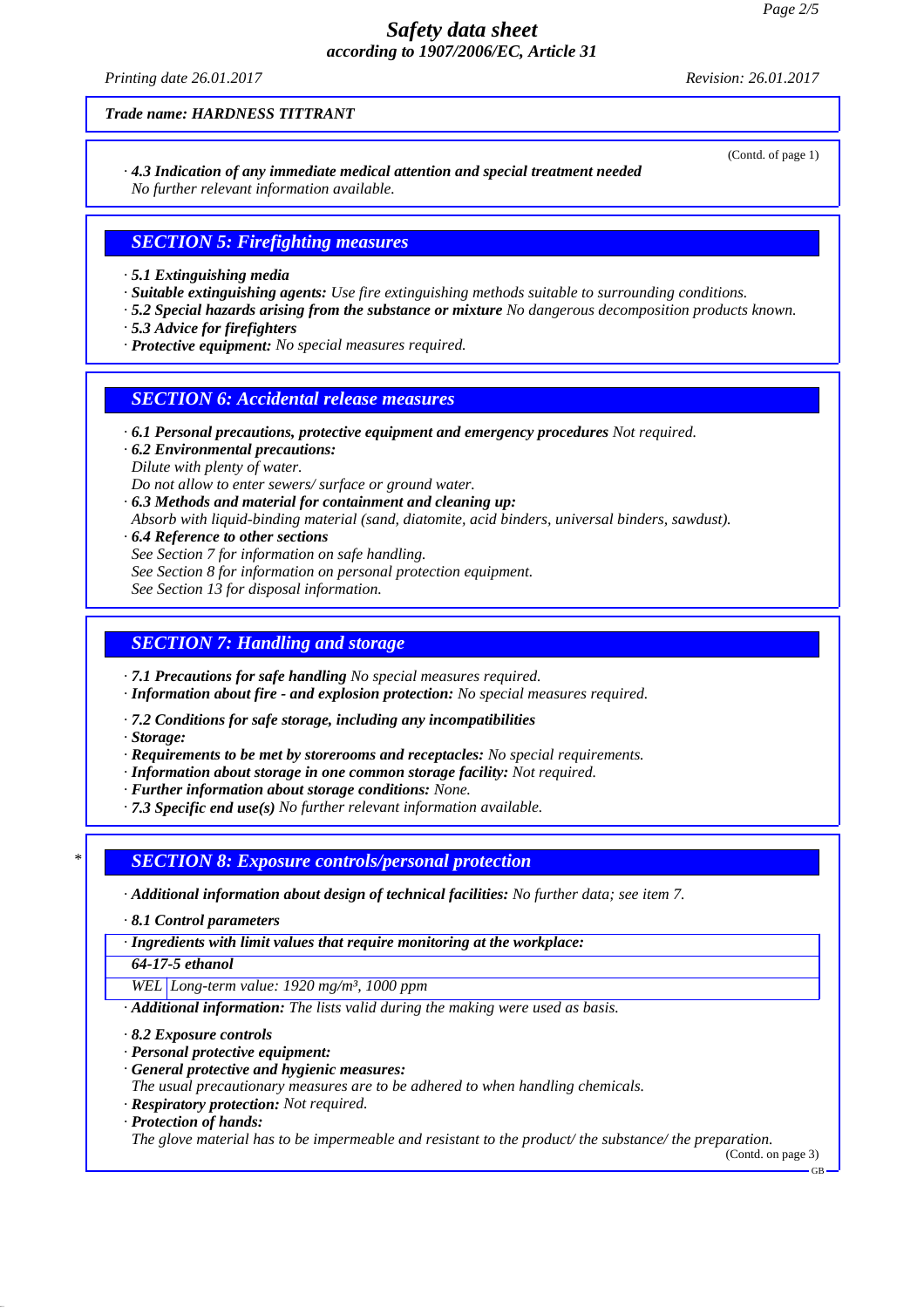*Printing date 26.01.2017 Revision: 26.01.2017*

#### *Trade name: HARDNESS TITTRANT*

(Contd. of page 2) *Due to missing tests no recommendation to the glove material can be given for the product/ the preparation/ the chemical mixture.*

*Selection of the glove material on consideration of the penetration times, rates of diffusion and the degradation*

*· Material of gloves*

*The selection of the suitable gloves does not only depend on the material, but also on further marks of quality and varies from manufacturer to manufacturer. As the product is a preparation of several substances, the resistance of the glove material can not be calculated in advance and has therefore to be checked prior to the application.*

*· Penetration time of glove material*

*The exact break through time has to be found out by the manufacturer of the protective gloves and has to be observed.*

*· Eye protection: Goggles recommended during refilling*

| <b>SECTION 9: Physical and chemical properties</b>          |                                               |
|-------------------------------------------------------------|-----------------------------------------------|
| · 9.1 Information on basic physical and chemical properties |                                               |
| · General Information                                       |                                               |
| $\cdot$ Appearance:                                         |                                               |
| Form:                                                       | Fluid                                         |
| Colour:                                                     | Green                                         |
| $\cdot$ Odour:                                              | <i><b>Odourless</b></i>                       |
| · Odour threshold:                                          | Not determined.                               |
| $\cdot$ pH-value at 20 $\textdegree$ C:                     | 9                                             |
| · Change in condition                                       |                                               |
| Melting point/freezing point:                               | Undetermined.                                 |
| Initial boiling point and boiling range: $>100^{\circ}$ C   |                                               |
| · Flash point:                                              | 180 °C                                        |
| · Flammability (solid, gas):                                | Not applicable.                               |
| · Ignition temperature:                                     | 305 °C                                        |
| · Decomposition temperature:                                | Not determined.                               |
| $\cdot$ Auto-ignition temperature:                          | Product is not selfigniting.                  |
| · Explosive properties:                                     | Product does not present an explosion hazard. |
| · Explosion limits:                                         |                                               |
| Lower:                                                      | Not determined.                               |
| <b>Upper:</b>                                               | Not determined.                               |
| · Vapour pressure:                                          | Not determined.                               |
| $\cdot$ Density at 20 $\degree$ C:                          | 1.3 $g/cm^3$                                  |
| · Relative density                                          | Not determined.                               |
| · Vapour density                                            | Not determined.                               |
| $\cdot$ Evaporation rate                                    | Not determined.                               |
| · Solubility in / Miscibility with                          |                                               |
| water:                                                      | Fully miscible.                               |
| · Partition coefficient: n-octanol/water:                   | Not determined.                               |
| · Viscosity:                                                |                                               |
| Dynamic:                                                    | Not determined.                               |
| Kinematic:                                                  | Not determined.                               |
| · Solvent content:                                          |                                               |
| Organic solvents:                                           | 90.8%                                         |

GB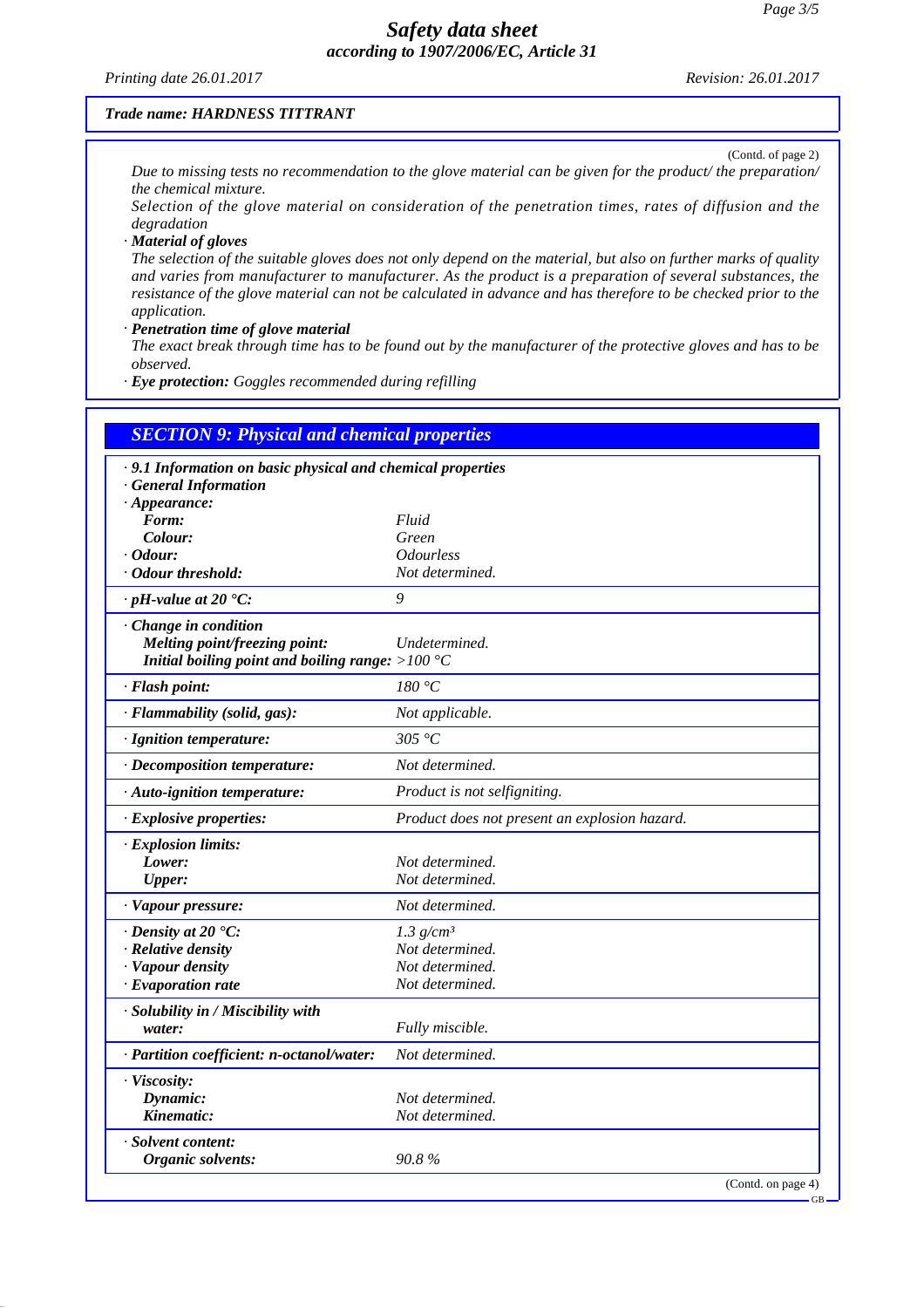*Printing date 26.01.2017 Revision: 26.01.2017*

(Contd. of page 3)

*Trade name: HARDNESS TITTRANT*

*· 9.2 Other information No further relevant information available.*

#### *SECTION 10: Stability and reactivity*

*· 10.1 Reactivity No further relevant information available.*

*· 10.2 Chemical stability*

- *· Thermal decomposition / conditions to be avoided: No decomposition if used according to specifications.*
- *· 10.3 Possibility of hazardous reactions No dangerous reactions known.*
- *· 10.4 Conditions to avoid No further relevant information available.*
- *· 10.5 Incompatible materials: No further relevant information available.*
- *· 10.6 Hazardous decomposition products: No dangerous decomposition products known.*

### *SECTION 11: Toxicological information*

*· 11.1 Information on toxicological effects*

- *· Acute toxicity Based on available data, the classification criteria are not met.*
- *· Primary irritant effect:*
- *· Skin corrosion/irritation Based on available data, the classification criteria are not met.*
- *· Serious eye damage/irritation Based on available data, the classification criteria are not met.*
- *· Respiratory or skin sensitisation Based on available data, the classification criteria are not met.*
- *· CMR effects (carcinogenity, mutagenicity and toxicity for reproduction)*
- *· Germ cell mutagenicity Based on available data, the classification criteria are not met.*
- *· Carcinogenicity Based on available data, the classification criteria are not met.*
- *· Reproductive toxicity Based on available data, the classification criteria are not met.*
- *· STOT-single exposure Based on available data, the classification criteria are not met.*
- *· STOT-repeated exposure Based on available data, the classification criteria are not met.*
- *· Aspiration hazard Based on available data, the classification criteria are not met.*

# *\* SECTION 12: Ecological information*

- *· 12.1 Toxicity*
- *· Aquatic toxicity: No further relevant information available.*
- *· 12.2 Persistence and degradability No further relevant information available.*
- *· 12.3 Bioaccumulative potential No further relevant information available.*
- *· 12.4 Mobility in soil No further relevant information available.*
- *· Additional ecological information:*
- *· General notes:*

*Water hazard class 1 (German Regulation) (Self-assessment): slightly hazardous for water*

*Do not allow undiluted product or large quantities of it to reach ground water, water course or sewage system.*

- *· 12.5 Results of PBT and vPvB assessment*
- *· PBT: Not applicable.*
- *· vPvB: Not applicable.*
- *· 12.6 Other adverse effects No further relevant information available.*

#### *SECTION 13: Disposal considerations*

- *· 13.1 Waste treatment methods*
- *· Recommendation Smaller quantities can be disposed of with household waste.*
- *· Uncleaned packaging:*
- *· Recommendation: Disposal must be made according to official regulations.*

(Contd. on page 5)

GB